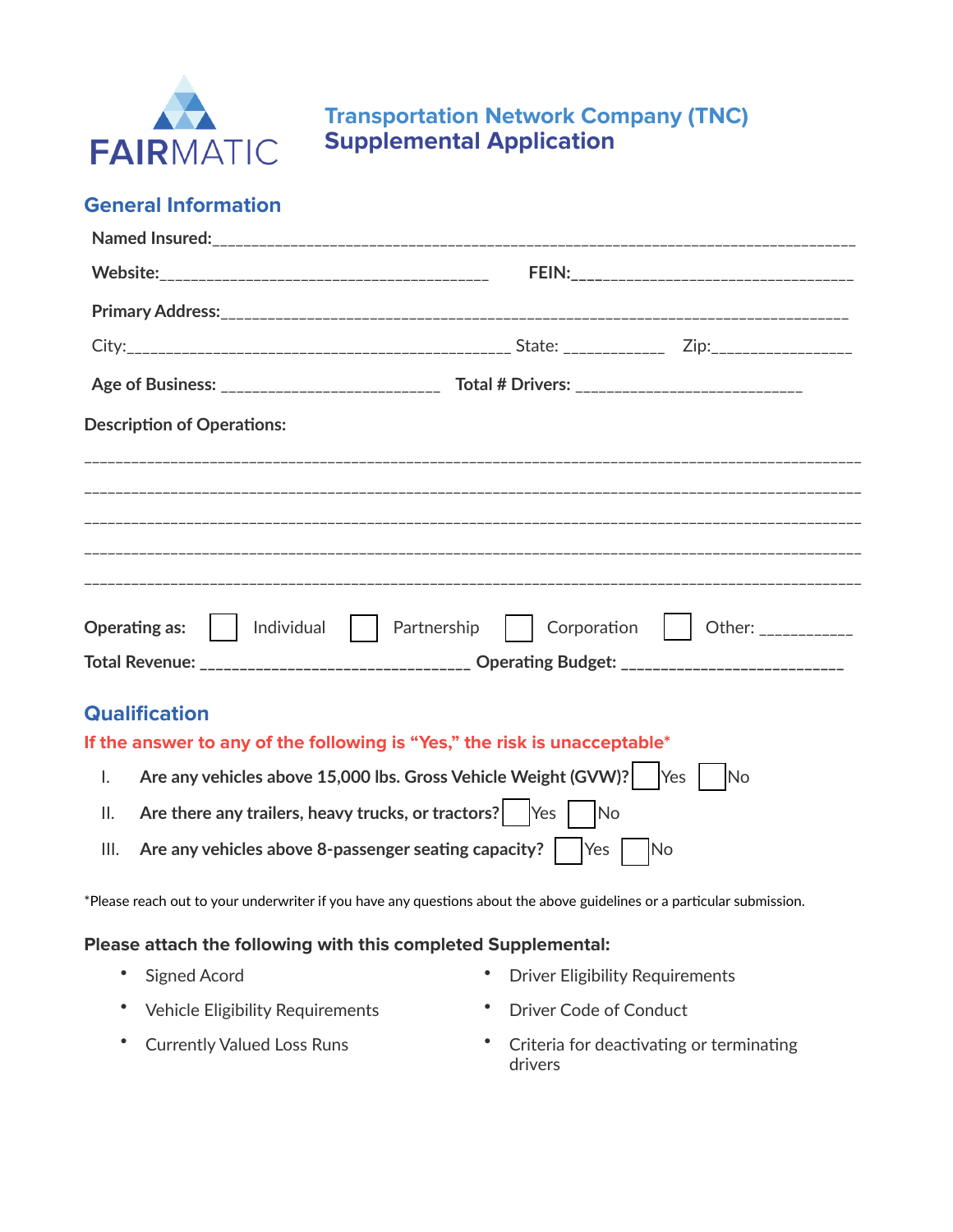## **Exposure Details**

In order to provide the most accurate quote, we will need the items below:

States of Opera6on:\_\_\_\_\_\_\_\_\_\_\_\_\_\_\_\_\_\_\_\_\_\_\_\_\_\_\_\_\_\_\_\_\_\_\_\_\_\_\_\_\_\_\_\_\_\_\_\_\_\_\_\_\_\_\_\_\_\_\_\_\_\_\_\_\_\_\_\_\_\_\_\_

Total Annual Miles: \_\_\_\_\_\_\_\_\_\_\_\_\_\_\_\_\_\_\_\_\_

| City            |                                                                                                                                                    | % of<br>Operations | City                       | % of<br>Operations |  |  |  |  |
|-----------------|----------------------------------------------------------------------------------------------------------------------------------------------------|--------------------|----------------------------|--------------------|--|--|--|--|
|                 |                                                                                                                                                    |                    |                            |                    |  |  |  |  |
|                 |                                                                                                                                                    |                    |                            |                    |  |  |  |  |
|                 |                                                                                                                                                    |                    |                            |                    |  |  |  |  |
|                 |                                                                                                                                                    |                    |                            |                    |  |  |  |  |
|                 |                                                                                                                                                    |                    |                            |                    |  |  |  |  |
| I.              | Are drivers allowed to transport goods in lieu of transporting passengers?<br>Yes<br>No                                                            |                    |                            |                    |  |  |  |  |
|                 | If yes, you must apply for that coverage separately.                                                                                               |                    |                            |                    |  |  |  |  |
| <b>Vehicles</b> |                                                                                                                                                    |                    |                            |                    |  |  |  |  |
| Ι.              | Do the insured own or lease any autos?   Yes<br>No                                                                                                 |                    |                            |                    |  |  |  |  |
| Ш.              | Are you requesting to insure any vehicles that are owned or leased?                                                                                |                    | Yes                        | No                 |  |  |  |  |
|                 | If yes, you must apply for that coverage separately.<br>Are drivers allowed to drive vehicles rented or leased by the insured?<br><b>No</b><br>Yes |                    |                            |                    |  |  |  |  |
| III.            |                                                                                                                                                    |                    |                            |                    |  |  |  |  |
| IV.             | Do any employees use personal vehicles for business operations?<br>No<br><b>Yes</b>                                                                |                    |                            |                    |  |  |  |  |
|                 | If so, please describe:                                                                                                                            |                    |                            |                    |  |  |  |  |
|                 |                                                                                                                                                    |                    |                            |                    |  |  |  |  |
|                 |                                                                                                                                                    |                    |                            |                    |  |  |  |  |
|                 |                                                                                                                                                    |                    |                            |                    |  |  |  |  |
| V.              | Are drivers required to provide evidence of their own Auto Insurance?                                                                              |                    | Yes                        | No                 |  |  |  |  |
|                 | If yes, how often is it verified that insurance is current?                                                                                        |                    |                            |                    |  |  |  |  |
|                 |                                                                                                                                                    |                    |                            |                    |  |  |  |  |
|                 |                                                                                                                                                    |                    |                            |                    |  |  |  |  |
| <b>Drivers</b>  |                                                                                                                                                    |                    |                            |                    |  |  |  |  |
| I.              | Are the drivers Independent Contractors? Or Employees?                                                                                             |                    |                            |                    |  |  |  |  |
| Ш.<br>III.      | Does the insured have a driver incentive program?<br>Please mark driver hiring requirements:                                                       |                    | No<br>Yes                  |                    |  |  |  |  |
|                 | <b>MVR Reports</b>                                                                                                                                 |                    | Criminal background check  |                    |  |  |  |  |
|                 |                                                                                                                                                    |                    |                            |                    |  |  |  |  |
|                 | Drug check                                                                                                                                         |                    | Minimum age: $\frac{1}{2}$ |                    |  |  |  |  |
|                 | <b>Written Application</b>                                                                                                                         |                    | Minimum years licensed:    |                    |  |  |  |  |

[ ] Other: \_\_\_\_\_\_\_\_\_\_\_\_\_\_\_\_\_\_\_\_\_\_\_\_\_\_\_\_\_\_\_\_\_\_\_\_\_\_\_\_\_\_\_\_\_\_\_\_\_\_\_\_\_\_\_\_\_\_\_\_\_\_\_\_\_\_\_